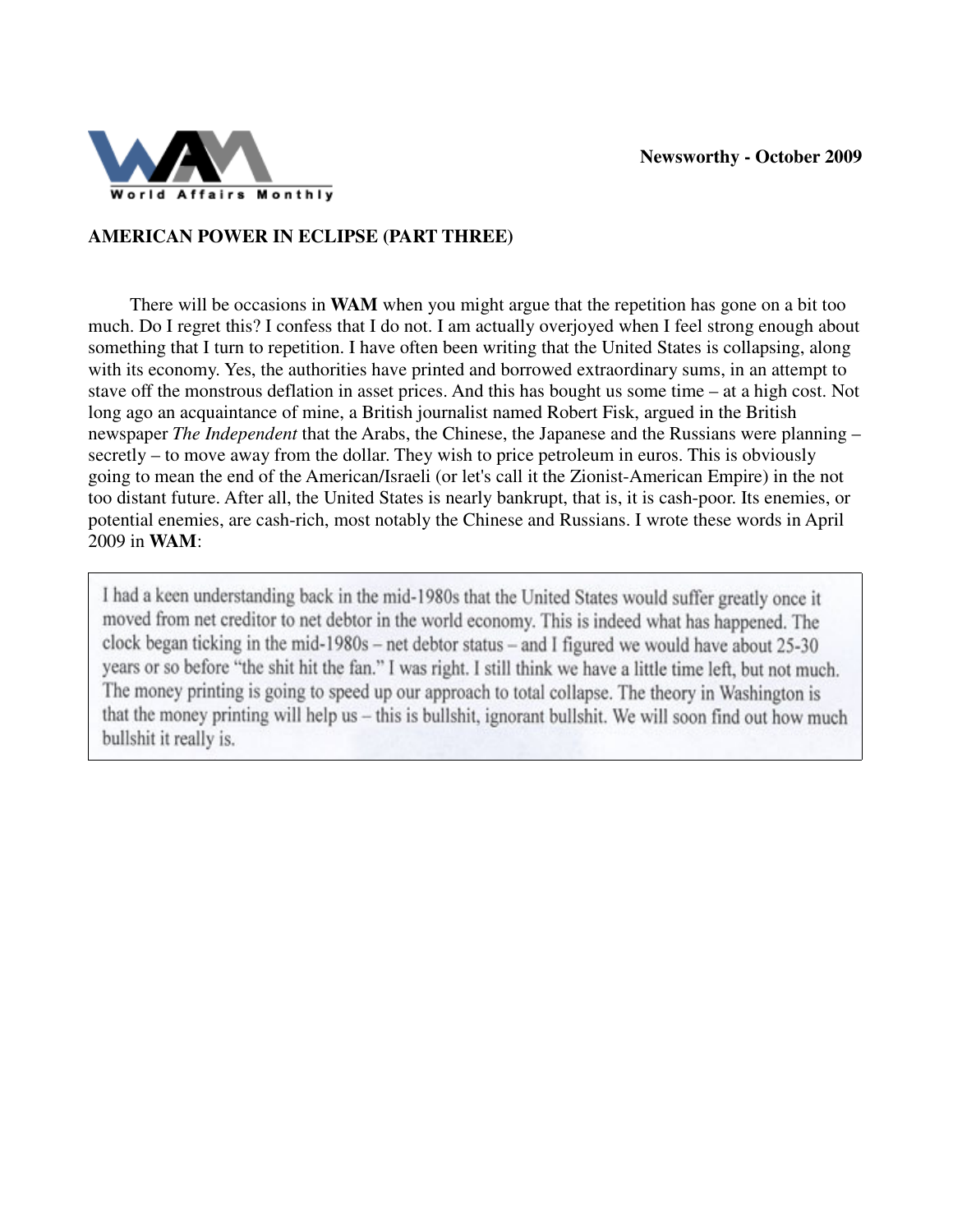## **BIGGEST HOLDERS OF US GOVERNMENT DEBT**

As the US government spends an unprecedented amount of money to fix the nation's economy, there is an equally great need to raise the cash to pay for it. This is accomplished through borrowing, whereby Uncle Sam sells Treasury securities of varying maturity.

For investors, the government bills, notes and bonds are considered a safe financial product because they have a guaranteed rate of return, based on faith in future US tax revenues. The government has been partially funding operations via Treasury securities for decades. This borrowing adds to the national debt, which has climbed above \$11 trillion and is rising every day. Much of that debt is held by private sector, but about 40 percent is held by public entities, including parts of the government. Here's who owns the most.

By Paul Toscano - CNBC Updated 27 Aug 2009

#### 1. Federal Reserve and US Intragovernmental Holdings

That's right, the biggest holder of US government debt is actually inside the United States. The Federal Reserve system of banks and other US intragovernmental holdings account for a stunning \$4.785 trillion in US Treasury debt. This is the most recent number available (March 2009), which is down from the all-time high of \$4.806 trillion in December 2008. However, this does not account for additional Federal Reserve investments occuring in the summer of 2009. About a decade ago, the total government holdings were "only" \$2.5 trillion.

#### 2. Mutual Funds

According to the Federal Reserve, mutual funds hold the second largest amount of US debt compared to any other group. Including money market funds, mutual funds and closed-end funds, this group of investments manages approximately \$769.1 billion of US Treasury securities.

#### 3. China (Mainland)

The buzz word in the market for US debt is China. The world's most populous country is also the largest and most important international buyer of US debt. From June 2008 to it's all-time high in May 2009 of \$801.5 billion, China had raised its stake in US debt by over \$266 billion. Receding back to \$776.4 billion in June, China's holdings were still up \$241.3 billion from a year earlier. Hong Kong, which is not included in China's total, holds an additional \$99.8 billion.

#### 4. Japan

Another major US trade partner, Japan holds a huge amount of the country's debt, with a stunning \$711.8 billion. As recently as August 2008, Japan held the more US debt than any other country, but currently holds the #2 spot, as far as foreign governments are concerned.

#### 5. Other Investors

Although the most recent numbers for this category are from December 2008, this extremely diverse group includes individuals, government-sponsored enterprises, brokers and dealers, bank personal trusts, estates, corporate and noncorporate businesses for a total of \$629.7 billion. Interestingly, the level of investment from "Other" investors has more than doubled from June 2008-December 2008, the largest 6 month swing for this group in the past 10 years.

#### 6. State and Local Governments

US state and local governments have over a half-trillion dollars invested in American debt, according to the Federal Reserve. The level of investment has remained very stable over the past three years, moving within the range of \$516.9 billion and \$550.3 billion from 2006 to 2009.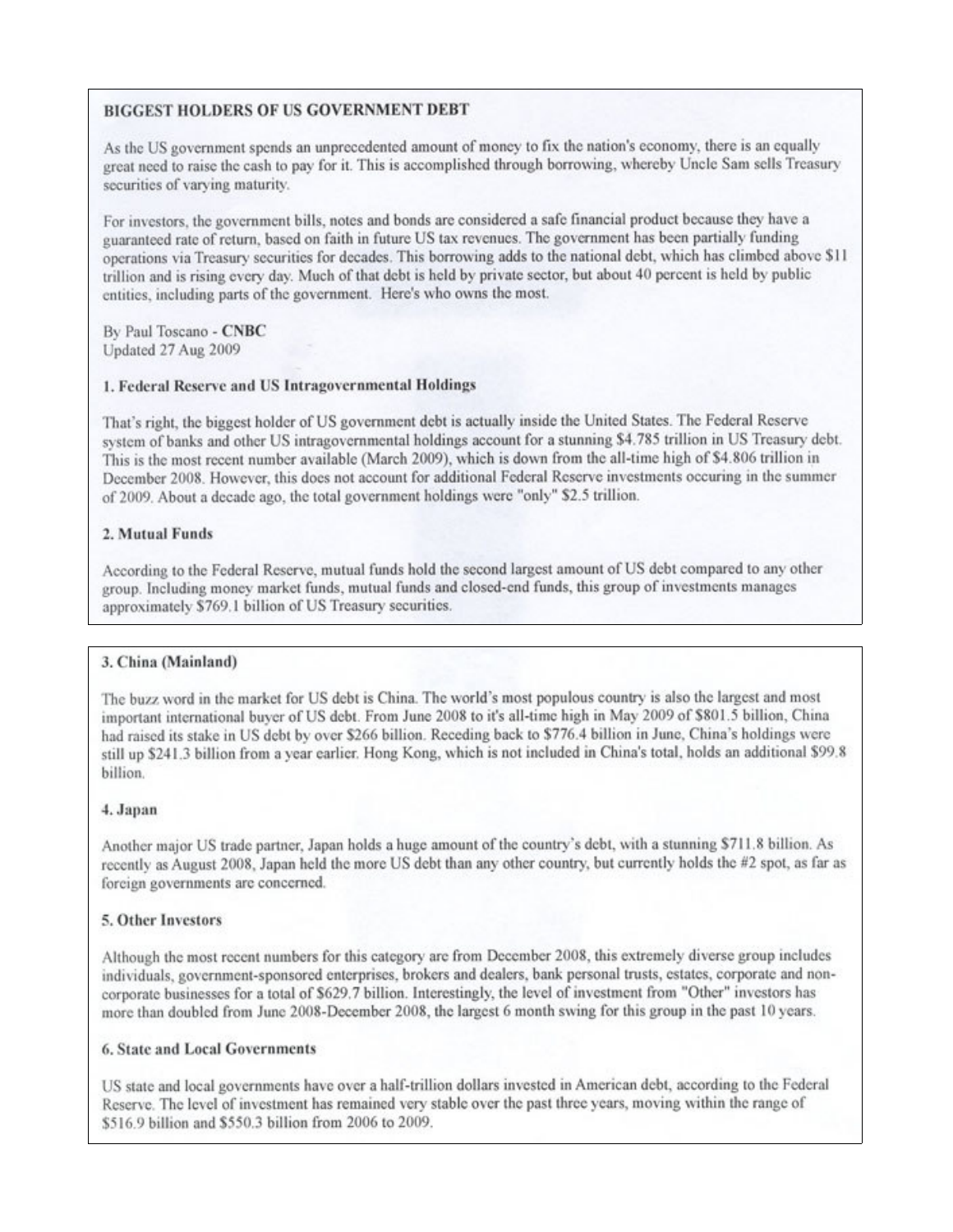## 7. Pension Funds

Pension funds control large amounts of money, reserved for personal retirements, and thus are obligated to make relatively safe investments. This group includes both private and local government pension funds, totaling \$456.4 billion. The private pension fund category also includes US Treasury securities held by the Federal Employees Retirement System Thrift Savings Plan "G Fund."

## 8. United Kingdom

Britain currently holds \$214 billion in US debt, but the country's investment has fluctuated dramatically throughout the past 2 years, ranging from as much as \$271.2 billion in May 2008, but to as low as \$55 billion in June 2008.

### 9. Oil Exporters

Big oil means big money... and big investment into US debt. Included in the group of oil exporters are Ecuador, Venezuela, Indonesia, Bahrain, Iran, Iraq, Kuwait, Oman, Qatar, Saudi Arabia, the United Arab Emirates, Algeria, Gabon, Libya, and Nigeria. The group combines for a total of \$191 billion, up from \$159.5 billion one year earlier.

### 10. Caribbean Banking Centers

The US Treasury identifies this group as institutions in the Bahamas, Bermuda, the Cayman Islands, Netherlands Antilles, Panama and the British Virgin Islands. Holdings are currently listed at \$189.7 billion, up from \$106.6 billion in June 2008, but off the group's high of \$213.6 billion in March.

#### 11. Brazil

The South American economic giant has \$139.8.5 billion in holdings, according to the Treasury. Brazil's investment into US debt has been fluctuating slightly over the past year, with a high of \$158 billion in June 2008, and a low of \$126 billion in March.

#### 12. Insurance Companies

According to the Federal Reserve Board of Governors, insurance companies hold \$126.4 billion in Treasury securities. This group includes property-casualty and life insurance firms.

#### 13. Russia

Russia's investment in US debt grew over 393 percent between January 2008 and March 2009(from \$35.2 billion to \$138.4 billion), but the country's investment in US debt has receded since, and is listed at \$119.9 billion as of June 2009. This is approximately at the same level it was in January 2009.

#### 14. Depository Institutions

As of the fourth quarter of 2008 (the most recent numbers currently available), the Federal Reserve Board of Governors lists depository institutions as holding approximately \$107.3 billion in US debt. This group includes commercial banks, savings banks and credit unions.

#### 15. Luxembourg

A country slightly smaller than Rhode Island currently holds \$104.2 billion in US government debt. Over the past 12 months, Luxembourg's holdings have ranged between \$87.2 billion and \$104.7 billion.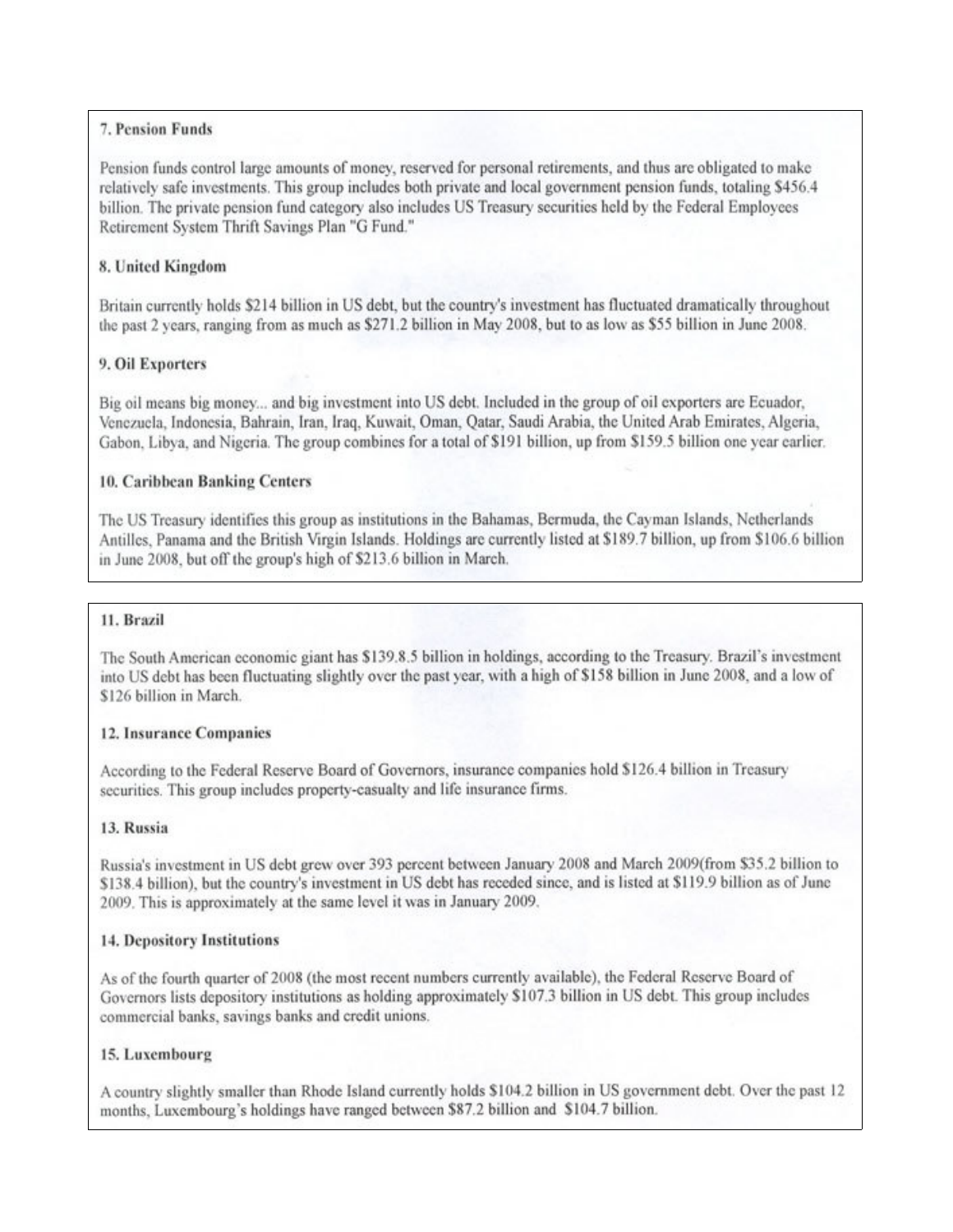The title: AMERICAN POWER IN ECLIPSE (PART TWO)

The URL: http://worldaffairsmonthly.com/printfriendlybyid.php?id=1196

The title: AMERICAN POWER IN ECLIPSE

The URL: http://worldaffairsmonthly.com/printfriendlybyid.php?id=1184

The power of the world is moving back to the Eastern Hemisphere after resting in the Western Hemisphere for a century or so. My grandfather came over to New York City from Korca, Albania in 1920. I will be leaving the United States in due course, and for the precise reason that he left Albania and came over to the United States.

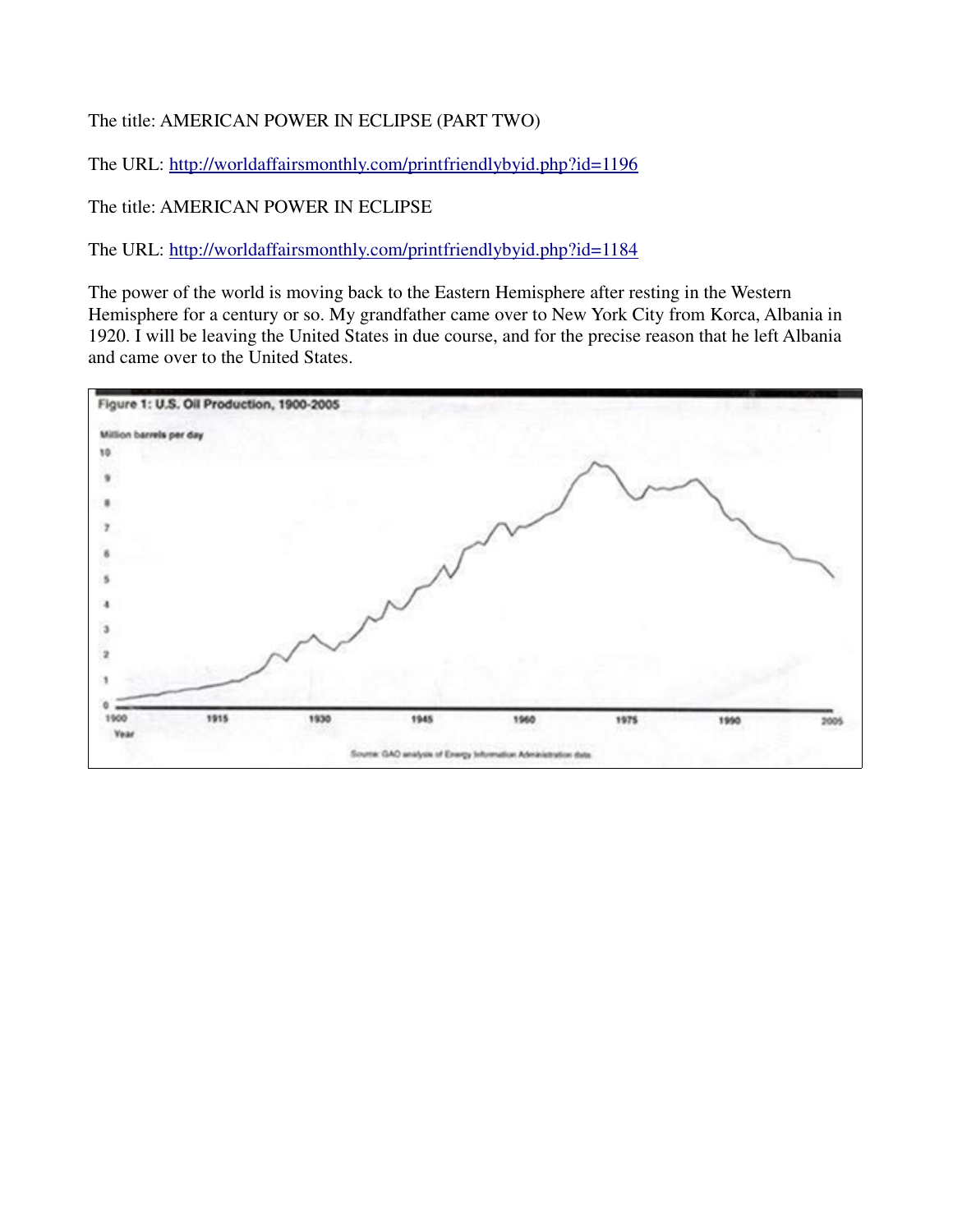

There was nothing but poverty in Albania, and the United States was rapidly expanding, economically and otherwise, so he packed his bags and abandoned the Eastern Hemisphere. America's power is in eclipse, and it is time to leave the United States – and to stay away for (at least) a good 15 years or so. I published these words in January 2009 in **WAM**: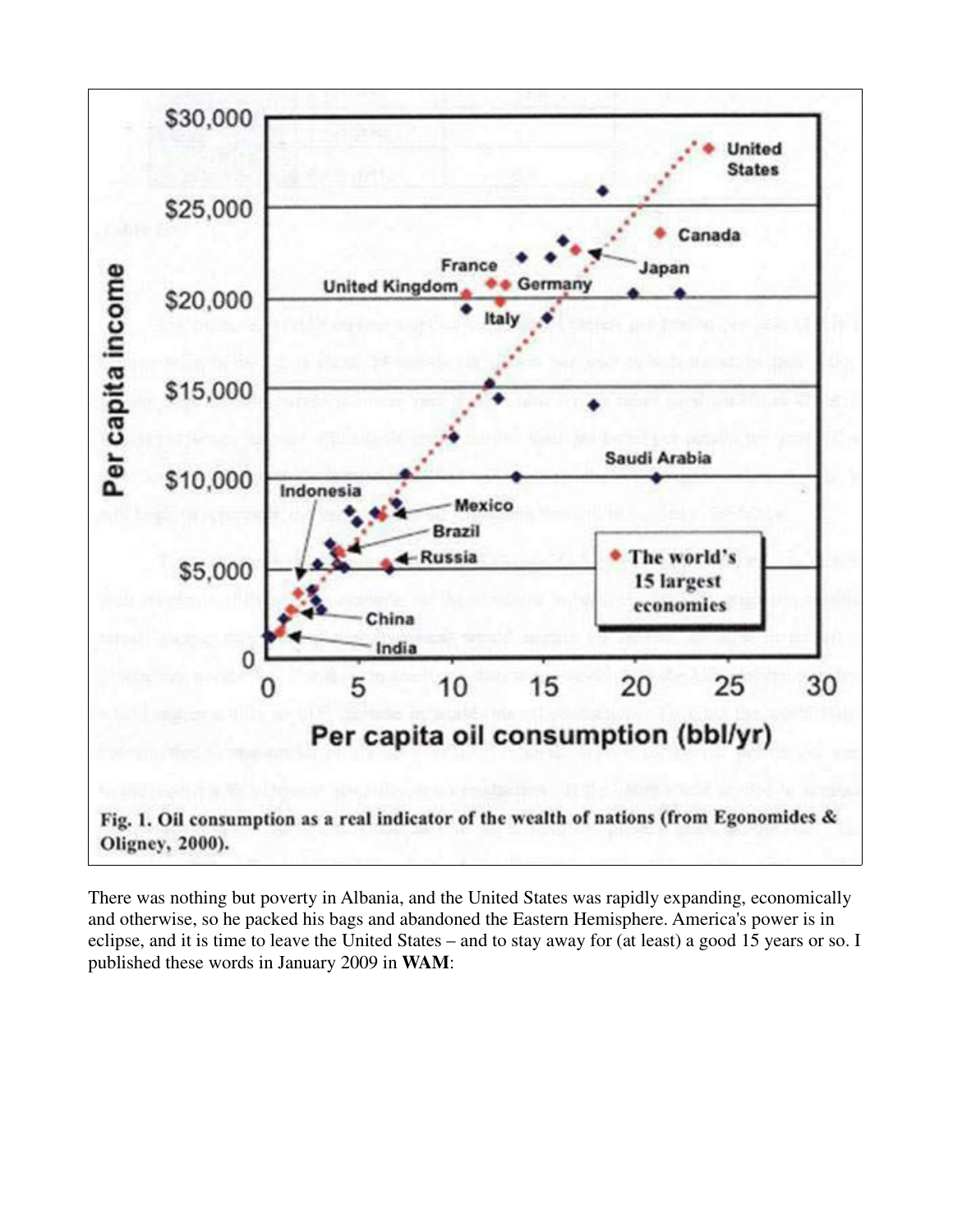American power is based. I would argue, on two fundamental elements – the projection of global financial power (the dollar) and the projection of global military power (petroleum). It is fair to say that both of these powers are now in the beginning stages of collapse. We have seen the financial collapse on Wall Street get under way, and now we can wait for the military collapse. I assure the visitors of WAM that it is coming. What is most interesting about this dual collapse - monetary and military power - is that because the United States had so much power it was not really necessary to have leaders with any intelligence and knowledge. Yes, the United States could actually afford to have morons as leaders. I am not saying that this was avoidable, because I do not think it was. When things are good, and when you have no competition, then you do not worry about strategy and leadership. You just keep pulling in the cash and profits. Your business, the enterprise called the United States, just runs fine, on autopilot.

What must we do with our savings and capital? In January 2009 I conceived an investment strategy and I publish it below:

20% GOLD (own physical gold or ETF) 20% CAR (Canada, Australia, Russia) 20% HPG (listed or unlisted firms with high potential growth) 20% RM (robust multinationals) 20% SHORT (short selling)

Bailing out of the United States at this moment would be a very shrewd move. Relocate to either Canada, Australia or Russia – or somewhere in Europe. Keep most of your assets in the currencies of the CAR nations. America's power to attract capital is now diminishing, and perhaps even at a frightfully fast rate. I published these words in **WAM** in November 2008: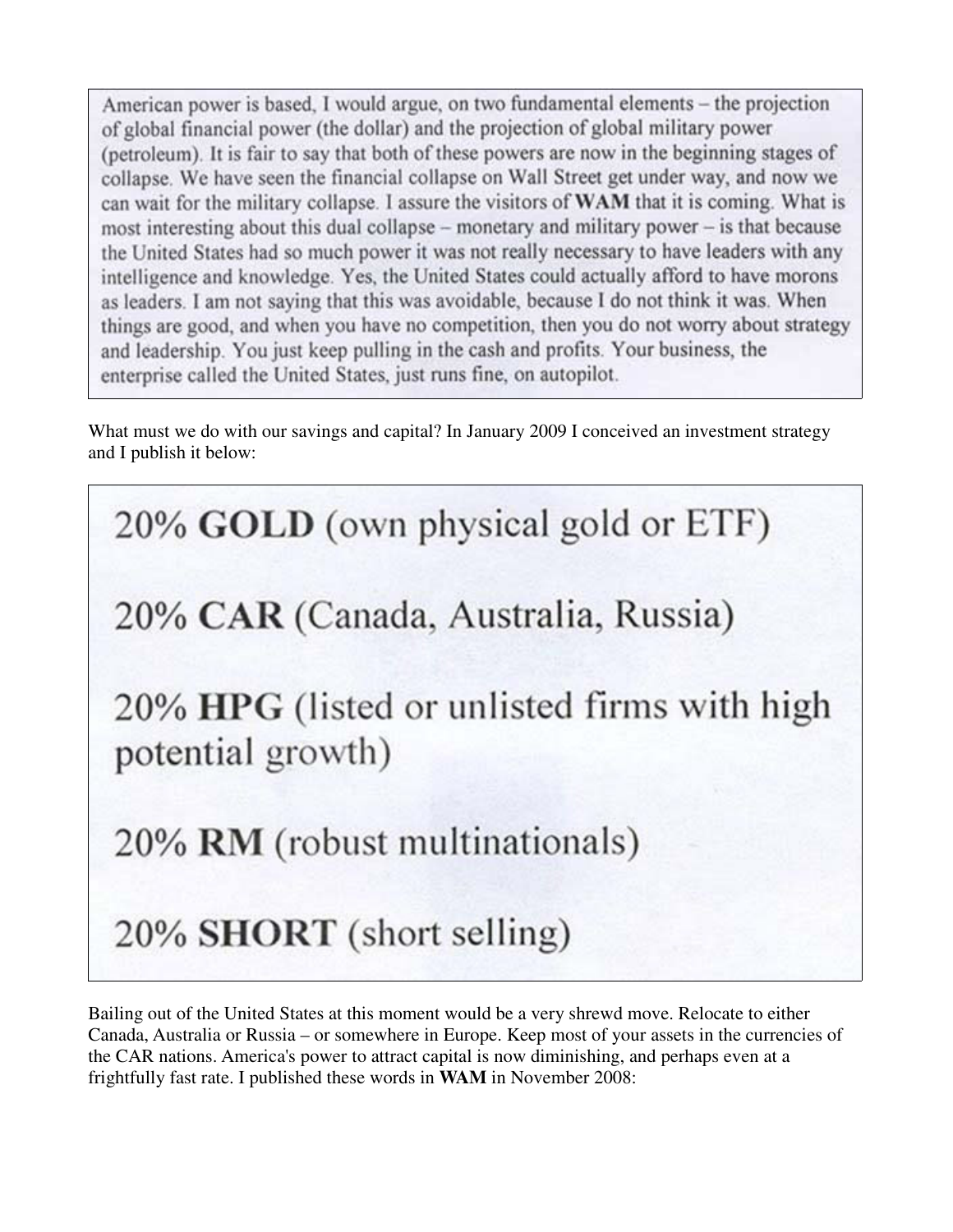The overwhelming reality of America has been to attract capital – capital in the form of finance as well as capital in the form of the human brain and human talent. This has powered the economic development of the United States. And we could argue that this is also why much of the world has for so long been relatively undeveloped: they did not have the power to attract capital.

To compensate for this diminishing power (to attract capital), what the United States has done is increase the size of government, federal, state and local government. The George Bush Jr. White House was notable for two things: criminality and increasing the size and power of the federal government. The result of having a large government is obvious, or should be obvious. I wrote these words in **WAM** in May 2008:

Governments and authorities do not create wealth – private enterprise creates wealth. Government and authorities are merely parasites, sucking the wealth from the enterprising men who take the risks to achieve their goals. So, it should be clear why the political authorities would assume a generally hostile attitude towards business. They see private enterprise as a threat to their authority and power. And they are right.

I recently called up (for the second time) Ian Gordon to get an update on his views of the world and the markets. He is the president of the Long Wave Group in Vancouver, Canada. I do think Gordon is correct that we are moving into an economic depression, and in fact I have recently called this depression (inspired by Saddam Hussein) "the mother of all economic depressions." I believe, as I have explained on many occasions in **WAM**, that we are facing serious deterioration in the three fundamental sources of economic development and growth (my theory).

## **ENERGY** for POWER

**IDEAS/KNOWLEDGE/TECHNOLOGY for EFFICIENCY** 

# **CYCLE** for ADAPTATION

In April 2009 I developed and broadened further my thinking about economics. It has been several years since I first started thinking of human history as being divided into three phases. In the diagram below you should begin to appreciate just what my argument is and what it means.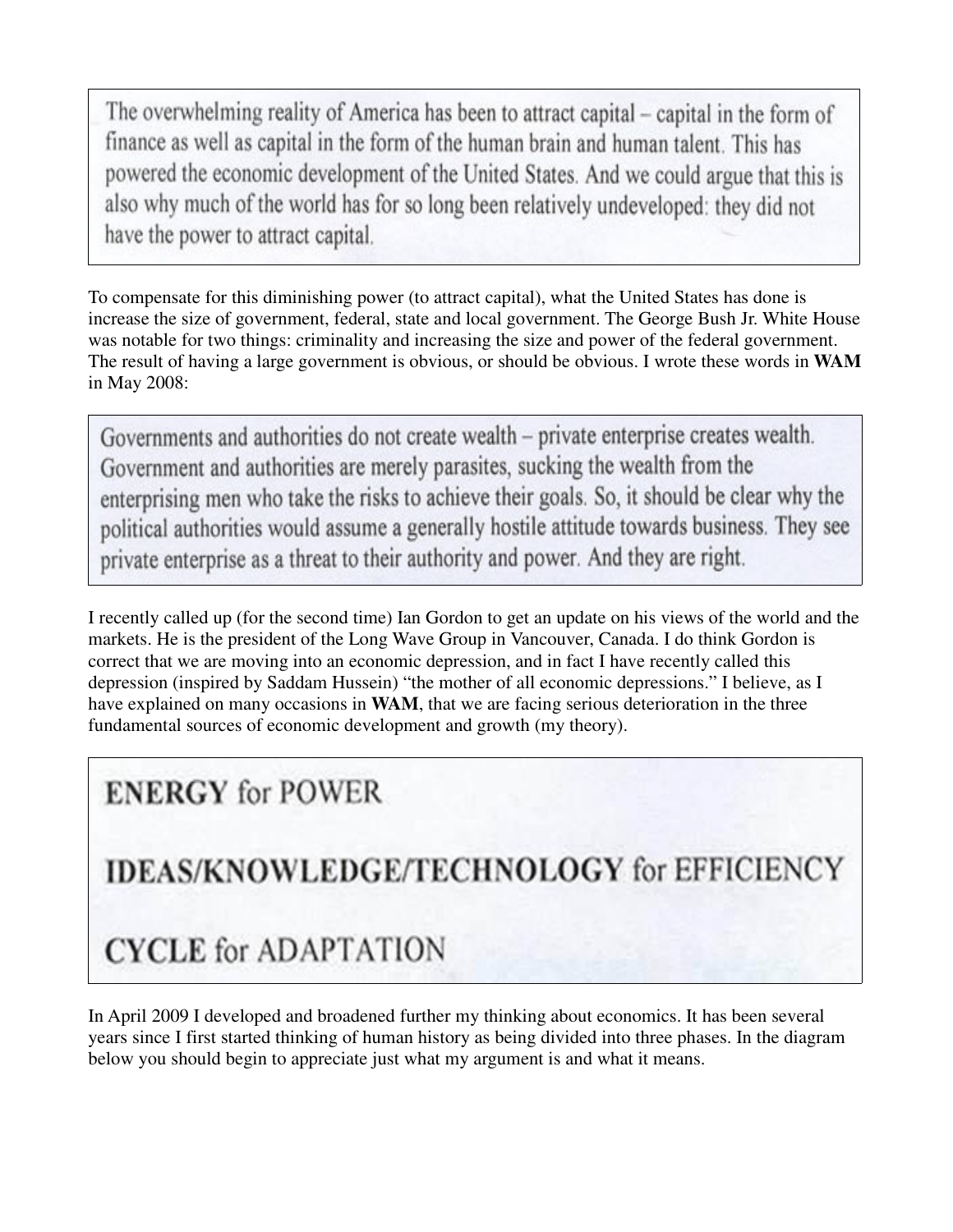

I do think that this economic depression will be a fierce one, and it will be global, totally global. I do not see us bottoming out until 2025 or so, and perhaps, if we are lucky, as early 2020. Ian Gordon is a powerful thinker, and I do respect his efforts to understand what we are facing. I tend to believe that inflation will gain more power than deflation, and I hold this view mostly because I assume it will become imperative that we inflate our debts away (shrink them via monetary inflation). If we have deflation our massive debts will become even more massive – can we "afford" this? Just by asking this question we answer it. The confrontation between the powers of the Eastern Hemisphere – Russia and China – will soon be with us, perhaps in 5-10 years. A cash-poor Empire will not be able to pay its bills, and so the Empire will and must contract. American global economic power, which became so great and impressive in the 20th century, will shrink considerably in the coming 10-20 years, during the transition to Phase 3 of human history. Click here or on the audio icon above to listen to the editor of **World Affairs Monthly** interview Ian A. Gordon. The Long Wave Group can be found on the net at www.longwavegroup.com.

Thus, the United States and its markets will be moving back to pre-1982, when only some 12% of